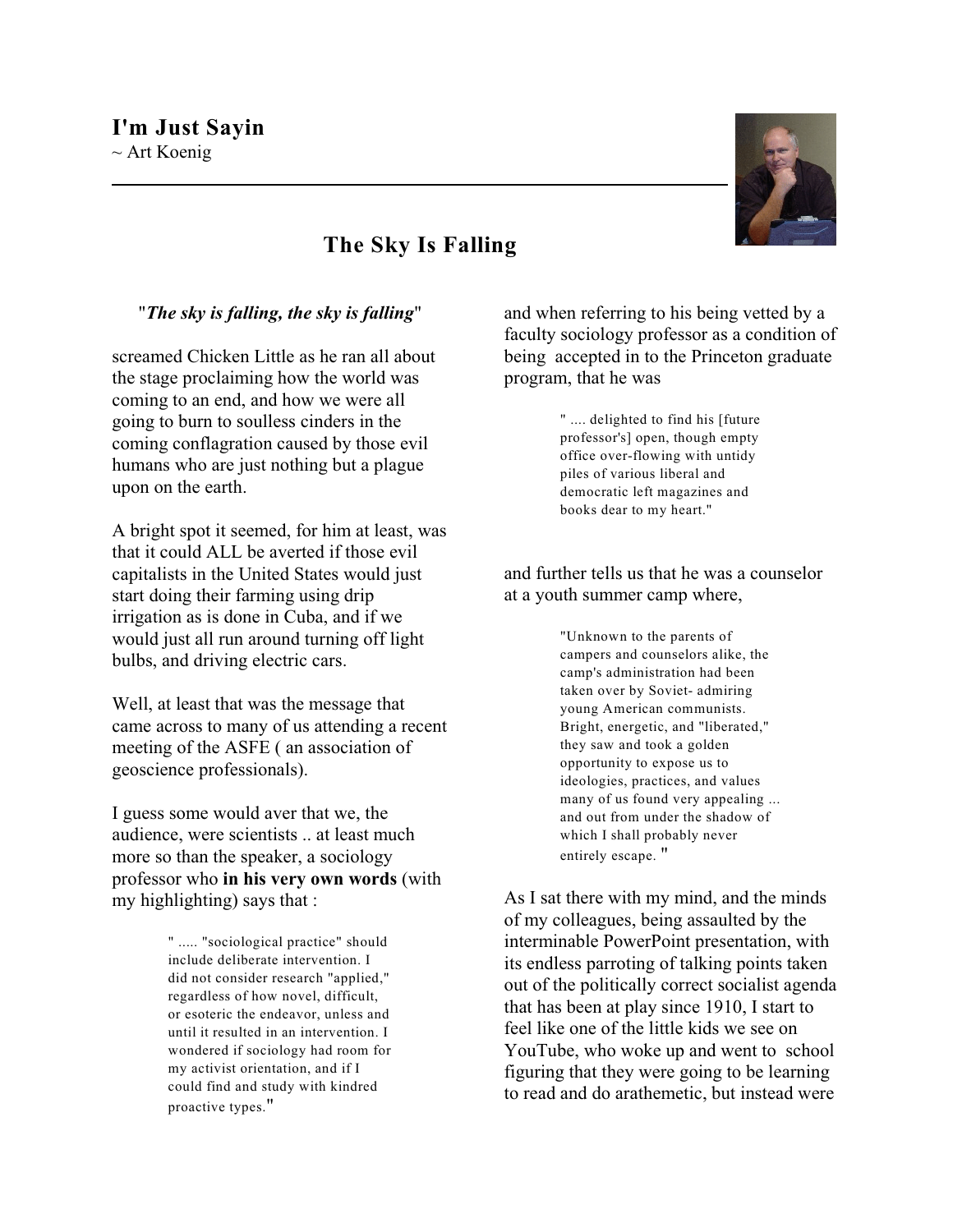ambushed by their "leadership" into standing in line and singing anthems to the Messiah on High and spouting the wonder of "Hope" and Change" and "Mother Earth" & "The Collective".

At any rate, within 3 minutes, I have taken my pen, and on the notepad sitting before me, I scrawl in big 4-inch letters the characters

## V-O-M-I-T

which I then furtively, as would a prisoner clandestinely passing information to others in the gulag, turn over and hold up to show to a colleague sitting across the aisle at another of the indoctrination tables. On seeing it, my colleague, with his shoulders slumping, shakes his head sadly and rolls his eyes in agreement.

Now, mind you, that few of us, including me, had any idea that this crap was coming ..... well, I take that back - I suspected that it was on the way as I had the night before, looked over the presentation notes/slides that had been included in the meeting agenda booklet - and on so looking at them I thought I knew exactly what the agenda was going to be for this block of re-education camp instruction.

Little did I know, however, how much my expectations were going to be exceeded, for the speaker reeked of exactly what it was that he admired: to wit - untidy piles of various liberal and democratic left magazines and books dear to his heart, political activism, social indoctrination, ridicule of reason, and oh, so noble, support for the under privileged people of the world - you know, the under privileged people of

the world that in 5000 years have not figured out how to build a water well themselves, nor how to built the societal infrastructure required to sustain it, and who have to have some do-gooder engineers come across their border to built it for them.

Over the next 50 minutes he proceeded to cackle the disconnected and logically incoherent pap as most of the climate normalcy deniers do and within the first 3 minutes, he cited as proof of "Climate Change" (alias for global warming)

- an article in the Austin paper written by another non-scientist Paul Krugman, conveniently leaving out the fact that immediately underneath was an article by George Will pointing out the folly of the hysteria.
	- his uneducated taxi driver's comment that the winters in Texas are "warmer than remembered as a kid growing up",

 and as further proof that we are all going to die,

- that it has been 100 years since South Texas has had temperatures as hot as this summer of 2009, and that the lakes near Austin have not been this low for 50 years, and
	- that scientists believe that climate change is going to wreak havoc on the planet, using a report *[Sustainable Critical Infrastructure](http://books.nap.edu/openbook.php?record_id=12638&page=R1) [Systems: A Framework for Meeting](http://books.nap.edu/openbook.php?record_id=12638&page=R1) [21st Century Imperatives \(2009\)](http://books.nap.edu/openbook.php?record_id=12638&page=R1)* to cloak his views with a mantle of respectability, and conveniently leaving out the fact that the report was written and issued by a group having members that can easily be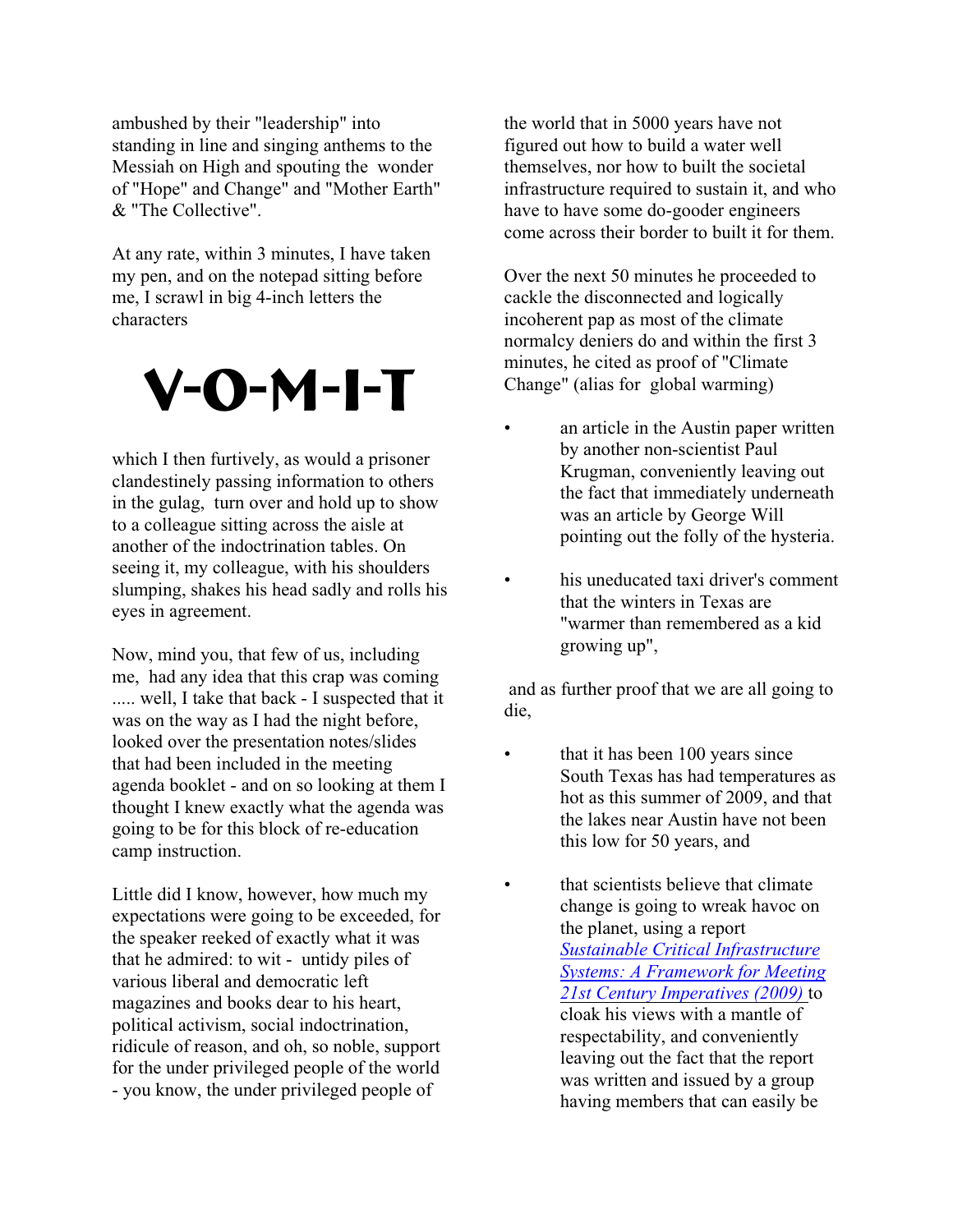said to have a vested interest in the economic benefits that they or their professional society membership could achieve by jumping on the hysterically screaming and out of control circus wagon of global doom and gloom, conveniently leaving out the fact that others have been saying that there are over 31,000 scientists, over 9,000 of which have PhD degrees ,

[http://www.petitionproject.org/index.](http://www.petitionproject.org/index.php) [php](http://www.petitionproject.org/index.php) who say that

> "There is no convincing scientific evidence that human release of carbon dioxide, methane, or other greenhouse gases is causing or will, in the foreseeable future, cause catastrophic heating of the Earth's atmosphere and disruption of the Earth's climate. Moreover, there is substantial scientific evidence that increases in atmospheric carbon dioxide produce many beneficial effects upon the natural plant and animal environments of the Earth."

All this in the first 3 minutes!!!

Now, never mind you, that it was colder that day in Austin than it was the previous day, and that, using this climate normalcy denier's own logic, such a fact supports global cooling, instead of global warming or its euphemism "climate change".

Also, consider that the hottest temperature in Texas was not yesterday, but was in 1936, and that again, using the same illogic of this presenter, a sociologist, not a scientist, and a sociologist that it is safe to say, believes that sociology without an agenda is not

sociology, that this fact of the hottest temp in Texas occurring in 1936 also proves that we are experiencing global cooling!

And let us not leave out the fact that there were more tornadoes in Texas in 1967 than anytime since and that this must be because of all the greenhouse gas moderating and making less severe the weather patterns. <http://web2.airmail.net/danb1/records.htm>

Concerning his comment concerning the lakes of Texas, this babbler perhaps should have checked his facts and seen that in the flood of 2002, Canyon Lake, which was built in 1964 and has NEVER used its spillway, had to take advantage of it, and that, again using his illogic, this must mean that this global warming/climate change sure must be acting pretty darned fast to dry up all the water in Texas over just 7 years. Of course, I am glad that he did not have this factoid as it too, like a nose of wax, could be twisted to use as "proof" that man is dooming the planet because his actions are causing either too much or too little rainfall, and never not just enough.

As the indoctrination session continued, I wondered at why the hard sell, and I now see that it was all part of what is called the Pygmalion Effect, or the power of expectations to help decisively shape outcomes. Indeed, this person actually believed that the more outlandish his claims, and the stronger his expectation that we actually believe his pap, that a number of us would succumb. When I later learned that in the speaker's own words the Pygmalion Effect is:

> *"... an operating principle pivotal ever since in much of my consulting.*",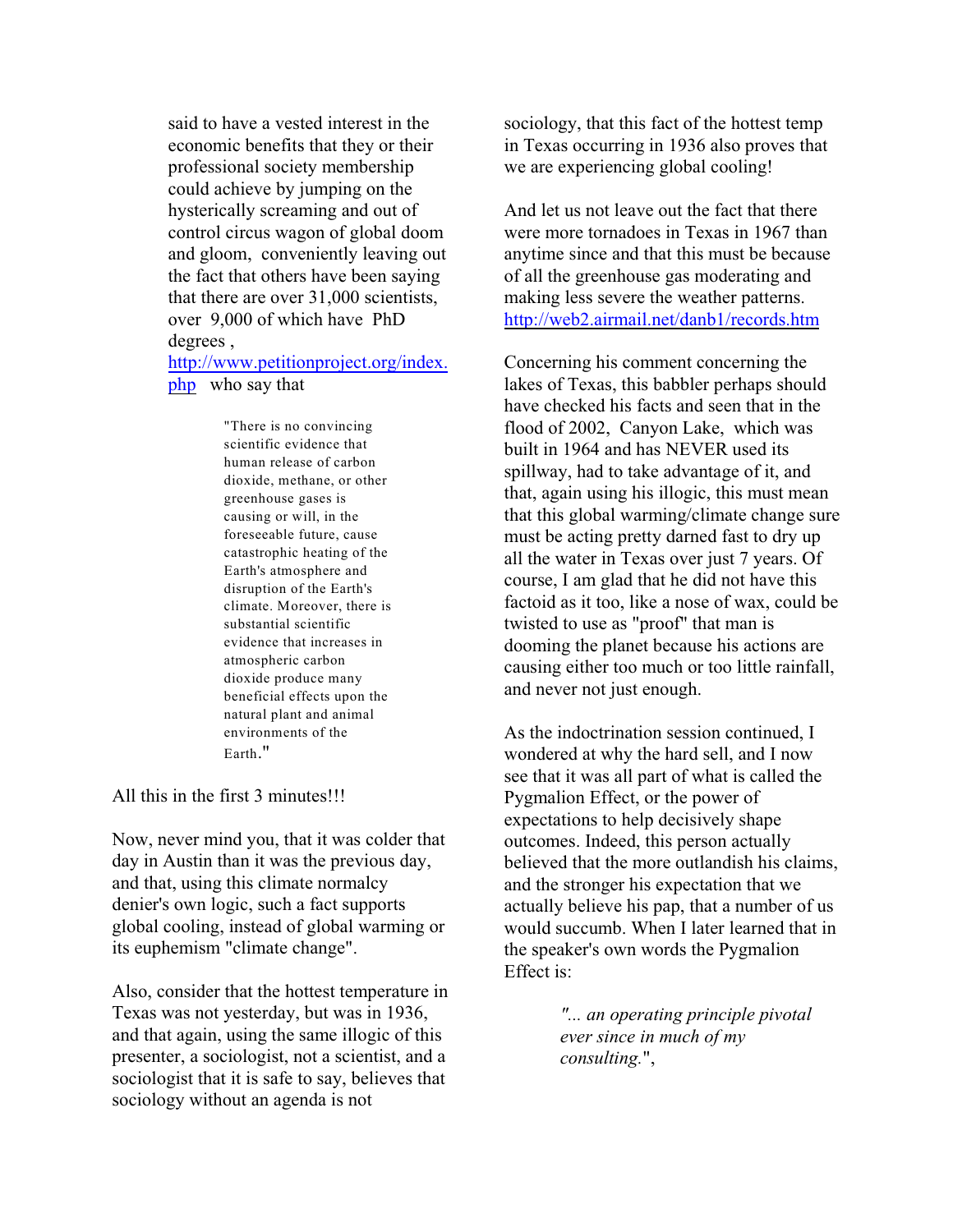I was vindicated in my awareness that it was a presentation with an indoctrination agenda for the collectivist pap, and when I recall that the speaker believes in activist sociology-with-an-agenda, I knew for sure.

All the preceding by about minute 6, and then at about minute 15, when I saw Slide # 11 where it/he stated that "*A Paradigm Shift Would Fundamentally Change Reality*" - I nearly went apoplectic, for reality is reality and a paradigm (which is a set of assumptions, concepts, values, and practices that constitutes a way of viewing reality for the community that shares them, especially in an intellectual discipline) cannot change reality, i.e., **a way of viewing reality cannot change reality**.

At Slide # 12 I was nearly prostrate as he puts up the socialist, community- organizer talking points - conveniently camouflaged so as to make them seem "engineeringy", using buzz words like: "infrastructure" "critical", "working together", "new", etc.

Then, apparently feeling that his attempts at brain euthanasia had sufficiently taken effect to bring about stupor sufficient for the REAL indoctrination, he proceeded outright to talk about how to bring about "*The Change*".

What was the way to bring about "**The Change**"? Simple, all you gotta do is create:

- "voters agreeable to adequate outlays of public funds
- *and voters agreeable to* government support for private sector investments" (Psst, ... this Government/Private Partnership is called Fascism folks)

Then, the last thing on the list was the REAL socialist agenda , which was stated as

"Advocates [sic] for K-16 education helping to bring along young recruits to continue the effort",

the slide complete with the cartoon of a little tyke dutifully putting the newspaper into the recycling bin where it will thereafter be taken to be buried in a landfill, or taken to be reprocessed by methods (including its collection) that use more energy and resources than it takes to grow the pulpwood tree and process it into new paper from scratch.

It was obvious to me that the speaker was a true believer in the Gray Capitalist vision [that the green economy would start off as a](http://www.foxnews.com/politics/2009/09/03/raw-data-van-jones-words/) [small subset and would be used to push it](http://www.foxnews.com/politics/2009/09/03/raw-data-van-jones-words/) [and push it and push it until it \[the green](http://www.foxnews.com/politics/2009/09/03/raw-data-van-jones-words/) [movement\] becomes the engine for](http://www.foxnews.com/politics/2009/09/03/raw-data-van-jones-words/) [transforming the whole society](http://www.foxnews.com/politics/2009/09/03/raw-data-van-jones-words/). [Google it or click the link to find out who said these very words.]

Much more of all this drivel over the remaining 45 minutes, complete with calls for a global government, electric cars, drip irrigation of crops as they do in Cuba, and the hackneyed "statistic" that the United States comprises 5% of the world population yet creates about 25% of the world's greenhouse gas (no mention of the [amount](http://www.un.org/apps/news/story.asp?NewsID=20772&Cr=global&Cr1=environment) [of the greenhouse gas created by the world's](http://www.un.org/apps/news/story.asp?NewsID=20772&Cr=global&Cr1=environment) population of methane,  $N_0$ ,  $\&$  CO<sub>2</sub> -farting [bovines and that the United Nations has](http://www.un.org/apps/news/story.asp?NewsID=20772&Cr=global&Cr1=environment) [identified "farting cows" as a major source](http://www.un.org/apps/news/story.asp?NewsID=20772&Cr=global&Cr1=environment) [of greenhouse gas](http://www.un.org/apps/news/story.asp?NewsID=20772&Cr=global&Cr1=environment)). [Google it or click the link to see the report.]

As I sat there and listened to all these items which were intended to make me into a "Winston" clone from Orwell's 1984 , I